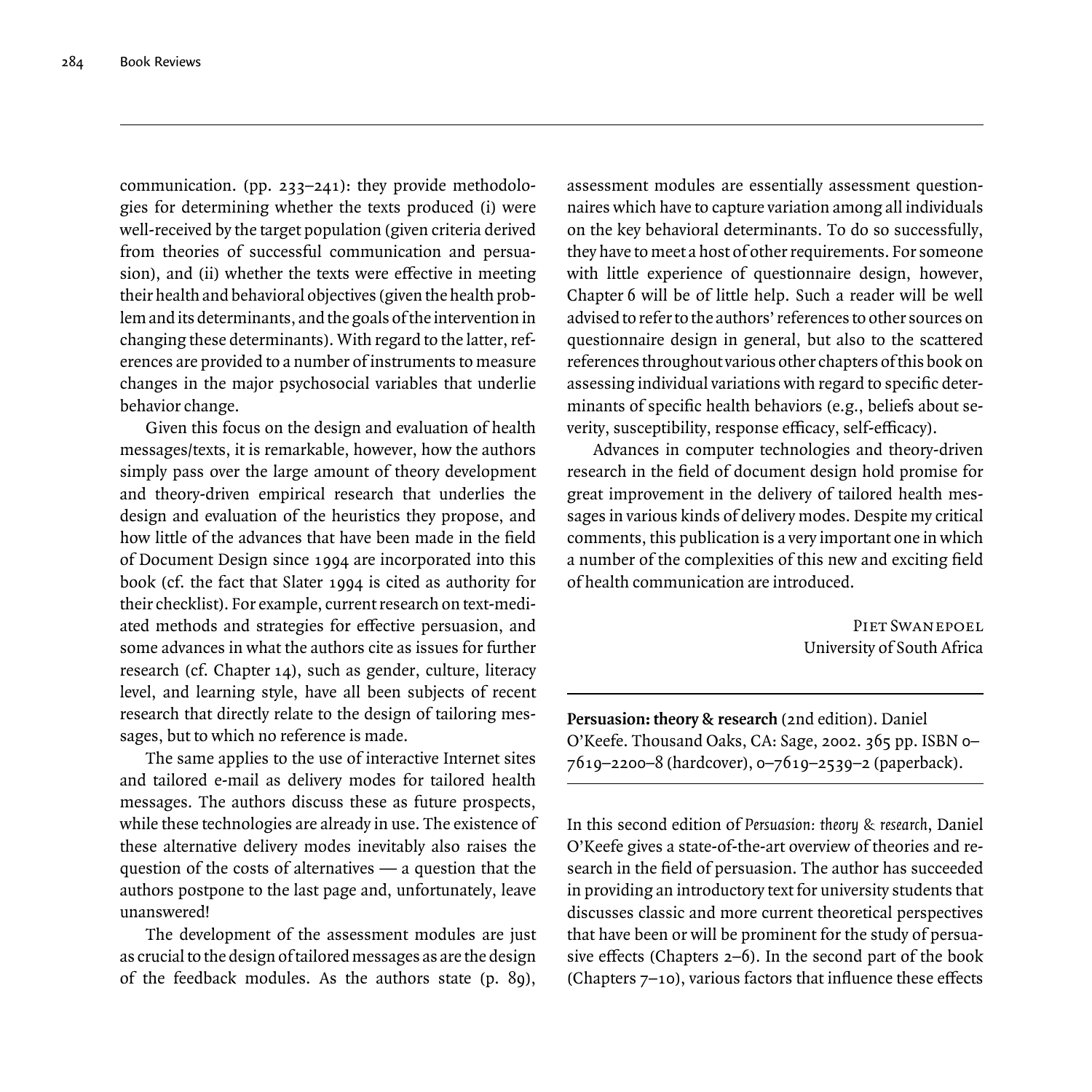are reviewed. This part will be especially appreciated by more experienced readers, who will recognize that it is, as O'Keefe says, "difficult to keep up with current research across a number of topics" (p. xiv). Therefore, the author is to be congratulated for his integration of current research into existing studies. This second edition has not only been thoroughly updated (and includes, for example, dissonance theory, the Elaboration Likelihood Model, and resistance to persuasion); there are also other modifications. Whereas certain parts from the first edition have been omitted, other parts, such as the theory of planned behavior and a discussion on the functional approach on attitudes, are included and nicely integrated. The book is, like the first edition, written in an admirably clear and sober style. O'Keefe's personal suggestions and ideas are developed in a well-structured and well-argued way.

Before the author starts his overview of theories in the field of persuasion, he first introduces, naturally, the concept of persuasion. This chapter (1) is typical for the rest of the book, as it is characterized by O'Keefe's critical and balanced treatment. He prefers not to give a hard-edged definition of persuasion, but approaches persuasion on the basis of six paradigms. In this way, O'Keefe comes to the following characterization of persuasion: a "successful intentional effort at influencing another's mental state through communication in a circumstance in which the persuadee has some measure of freedom" (p. 5). That mental state is generally considered to be an attitude. As the attitude is central to the concept of persuasion, the author discusses the most common attitude measurement techniques, and the relation between attitudes and behavior.

Chapters 2 and 3 deal with theoretical perspectives on the concept of attitudes. In Chapter 2, the author discusses the functional approach to attitudes. This approach focuses on the functions that attitudes can serve. After a description of this theory and its most recent developments, O'Keefe gives his personal commentary. It is useful to distinguish

between the functions of having an attitude, of expressing an attitude, and of the attitude object itself. These are often confused, for instance, an attitude function with an attitude object function. Researchers may ask what respondents want from the attitude function, but in reality they are asking what people want from an object. People may have different wants, but no different attitude functions; they have one single function: object appraisal. With this in mind, the author comes back to the strategy of matching persuasive appeals to the functional basis of an attitude (symbolic or instrumental). In fact, there seem to be two elementary ideas in existing research concerning attitude functions and persuasive appeals. The first idea is that what is wanted varies: different people can have different wants (values), different types of objects are wanted for various reasons (air conditioners or greeting cards), and the situation can influence the salience of different wants. The second idea is that messages will be more persuasive when they engage what people want than when they do not. These ideas open the door to future research. In particular, research could focus on typologies of wants (values) in order to analyze the ways in which wants can vary.

In contrast to this functional approach to attitudes, the belief-based approach to attitudes that is discussed in Chapter 3 is content-free. Central in this belief-based approach to the analysis of attitude is the concept that an attitude towards an object consists of the likelihood that an object has a certain attribute (belief strength), and of the evaluation of those beliefs (belief evaluation). An important question is to know whether there are also noncognitive (non-beliefbased) elements that contribute to the attitude. Studies have in fact confirmed that noncognitive elements may be important. First, under some circumstances, the attitude toward the advertisement of an object can influence the receiver's attitude toward the object. Second, recent studies have also pointed out that affective, feeling-related elements can contribute to the prediction of an attitude. It is therefore impor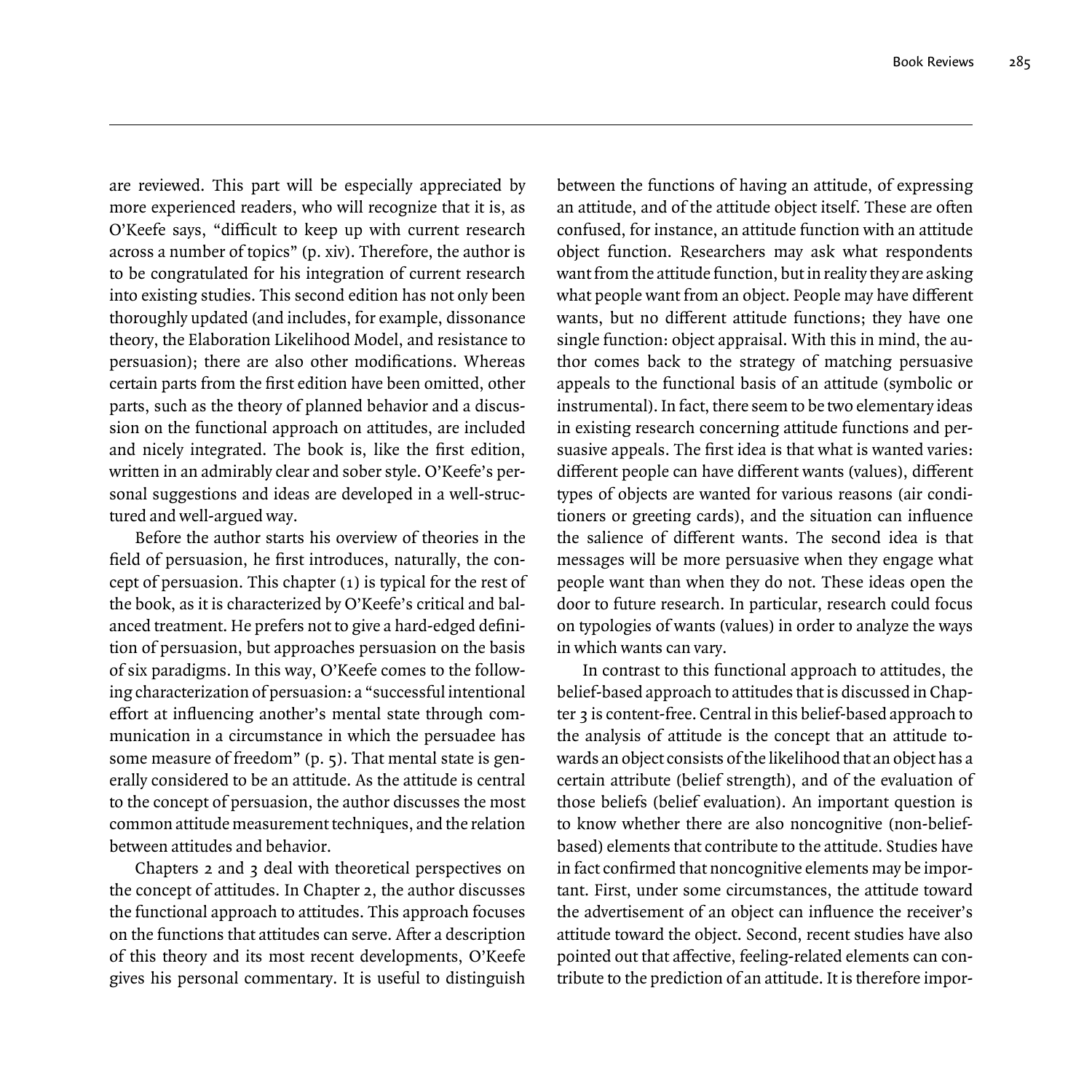tant to understand that attitudes can be assessed by the evaluation of cognitive and affective beliefs.

In Chapter 4, O'Keefe discusses the cognitive dissonance theory that has produced some interesting findings bearing on the persuasion process, although it is not a systematic theory of persuasion. Cognitive dissonance has been studied in decision-making or in the information selection process (people prefer to be exposed to information that is consonant with their current beliefs), but also in research applications that are closer to a persuasive context. The first one is induced compliance, the direction in which a lot of the dissonance research has been done. In this circumstance, a person is induced to act in a way that is discrepant from his own beliefs and attitudes. A customer, for instance, is offered a price reduction to purchase a product that he normally wouldn't buy. However, the greater the reduction, the less chance for a favorable attitude change toward the product. Cognitive dissonance theories make possible greater insight into the complexities of price setting in marketing and attitude formation. The other application is hypocrisy induction, which calls attention to the inconsistency of a person's attitude and actions. The dissonance that is created can be reduced through behavioral change. An example is a student who has favorable attitudes toward condom use, but never uses a condom. Hypocrisy induction can be a successful strategy, but can also turn against the persuader. Future research is therefore needed to explore the underlying induction mechanisms.

Two models that provide an account of the determinants of behavioral intention are the theory of reasoned action (TRA) and the theory of planned behavior (TPB). These models are nicely presented and discussed in Chapter 5. In the TRA, behavioral intention is predicted by the attitude and the subjective norm. The TRA is a successful model to which various additional components have been added, especially perceived behavioral control. In the TPB, perceived behavioral control (PBC) is added to the TRA as a third predictor. Although this addition improves predictability of behavioral intention, O'Keefe has two comments on the TPB. The first is about the curious status of the third predictor. PBC. In fact, a high PBC alone does not lead to a high intention. Moreover, PBC can even be negatively correlated to intention. This makes the author suggest that PBC may be more a moderator: a necessary but not sufficient condition for intention. The second comment is about possible additions to the TPB. Anticipated effect (emotions related to the behavior, like regret or guilt), self-identity, and moral norms have had some research attention. Although each new addition may offer a potential strategy for a persuader, the author believes that an addition has to be relevant across different types of behavior in order to contribute to a generally useful model.

Chapter 6 treats the Elaboration Likelihood Model, which distinguishes two routes to persuasion, a central and a peripheral route. In brief, under conditions of high elaboration (the central route), argument strength influences the persuasive outcome; under conditions of low elaboration (the peripheral route), the persuasive outcome is affected by heuristics as source credibility or liking. O'Keefe's comments center on two topics: argument strength and the unimodel of persuasion. As to argument strength, it is not yet known what really makes strong arguments persuasive, because argument strength is empirically defined by reference to respondents' reactions in pretests. O'Keefe also discusses the unimodel of persuasion that has recently been presented, which assumes that there are not two routes, but one single process of reasoning to conclusions (heuristics or arguments). There is some uncertainty about how the Elaboration Likelihood Model and the unimodel exactly differ, and about how they may offer different empirical predictions, but the arrival of the unimodel will certainly inspire future research on these persuasion models.